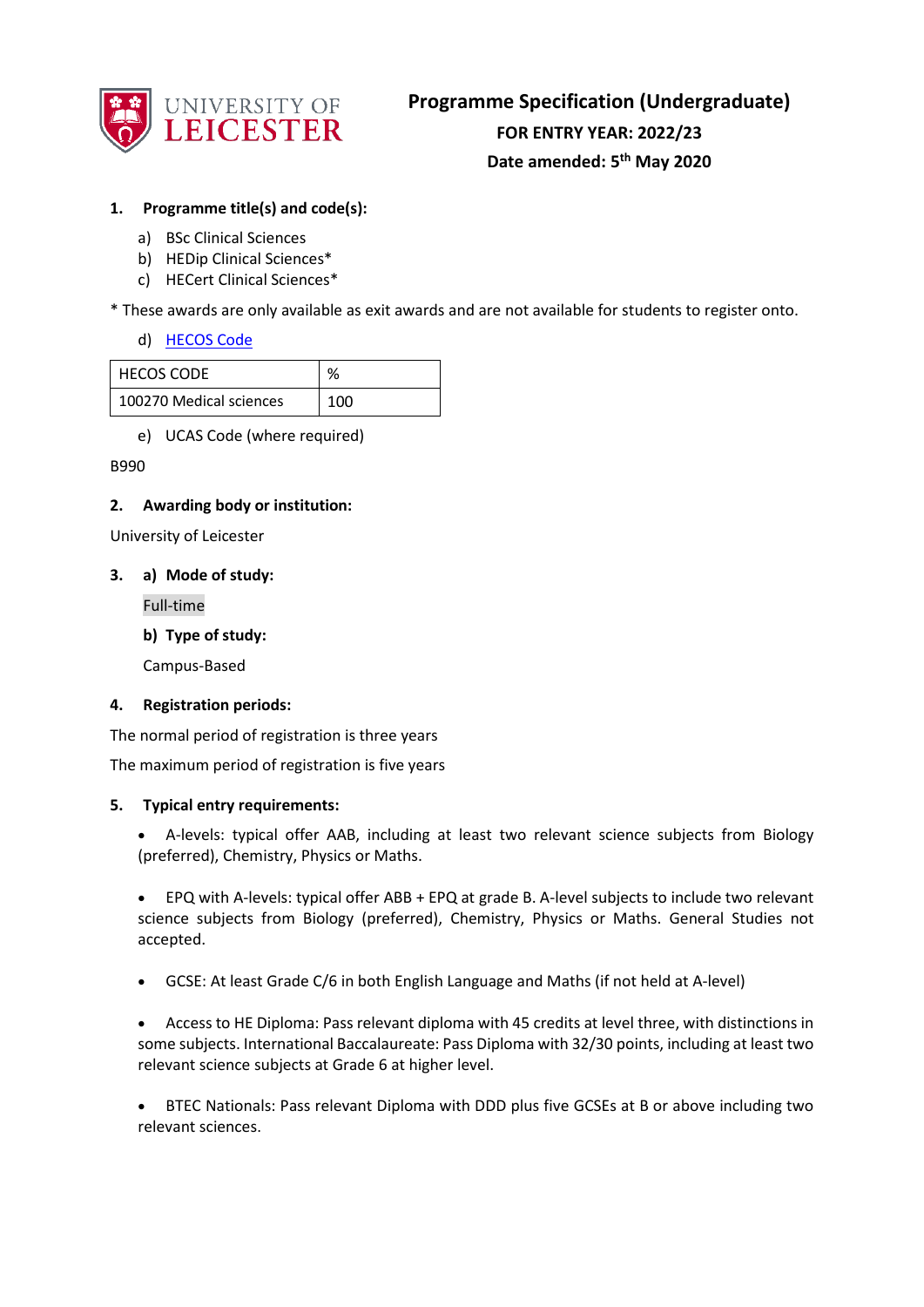#### **6. Accreditation of Prior Learning:**

Not applicable/available for this Programme.

## **7. Programme aims:**

The programme aims to provide students with the opportunity to study the basic medical and biomedical sciences alongside gaining a foundation in traditional laboratory and research skills. In addition to generic transferrable skills, and a strong foundation in the basic medical sciences, students will also complete foundation laboratory and research skills in the context of biological sciences and develop these in year 3 by the completion of an analytical research project. In this way, the degree will prepare students for research careers (including accessing higher degrees) which are particularly aligned with the growing medical and healthcare research sectors. The degree would also prepare students for a Graduate Entry Medical (GEM) Programme and also other professional training routes such as Physicians Assistants which are slowly growing within the UK. The degree may allow students an alternative route into undergraduate medical training through a competitive process.

# **8. Reference points used to inform the programme specification:**

- Framework for Higher Education Qualifications (FHEQ)
- UK Quality Code for Higher Education
- University Learnin[g Strategy](https://www2.le.ac.uk/offices/sas2/quality/learnteach)
- [University Assessment Strategy](https://www2.le.ac.uk/offices/sas2/quality/learnteach)
- University of Leicester Periodic Developmental Review Report
- External Examiners' reports (annual)
- United Nations Education for Sustainable Development Goals
- Student Destinations Data

#### **9. Programme Outcomes:**

| <b>Intended Learning</b>                                                                                                                                                                                                                                                                                                                                                   | <b>Teaching and Learning Methods</b>                                                                                                                                                                                        | <b>How Demonstrated?</b>                                                                                                                                                                                                                                          |
|----------------------------------------------------------------------------------------------------------------------------------------------------------------------------------------------------------------------------------------------------------------------------------------------------------------------------------------------------------------------------|-----------------------------------------------------------------------------------------------------------------------------------------------------------------------------------------------------------------------------|-------------------------------------------------------------------------------------------------------------------------------------------------------------------------------------------------------------------------------------------------------------------|
| <b>Outcomes</b>                                                                                                                                                                                                                                                                                                                                                            |                                                                                                                                                                                                                             |                                                                                                                                                                                                                                                                   |
|                                                                                                                                                                                                                                                                                                                                                                            | (a) Discipline specific knowledge and competencies                                                                                                                                                                          |                                                                                                                                                                                                                                                                   |
|                                                                                                                                                                                                                                                                                                                                                                            | (i) Mastery of an appropriate body of knowledge                                                                                                                                                                             |                                                                                                                                                                                                                                                                   |
| Demonstrate an awareness of<br>the main principles of the<br>central basic medical sciences<br>(to include core anatomy,<br>embryology, physiology,<br>biochemistry, pathology,<br>histology, biochemistry,<br>immunology, microbiology,<br>pharmacology, sociology and<br>psychology), biological sciences<br>and related disciplines and<br>explain their core concepts. | Lectures, group work, tutorials,<br>seminars, practical classes including<br>anatomic dissection, computer<br>classes, discussions, research<br>projects, directed reading, resource-<br>based learning, and private study. | Examination (to include, but not<br>restricted to, synoptic integrated<br>examination) and coursework (e.g.<br>practical reports, written reports,<br>data analysis, oral presentations,<br>group reports, video production,<br>poster production, dissertation). |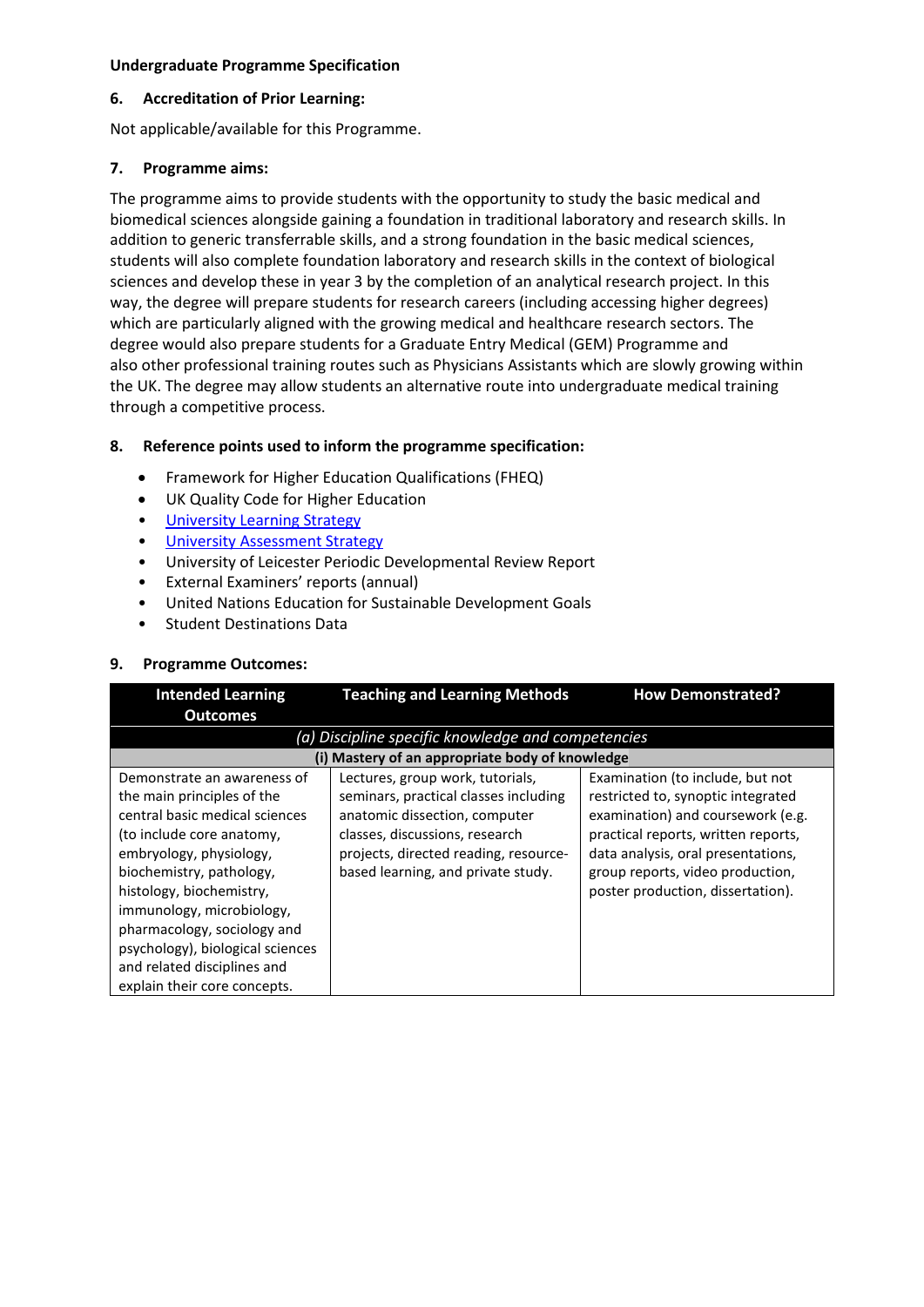| <b>Intended Learning</b>                                                                                                                                                                                                                                                                                                            | <b>Teaching and Learning Methods</b>                                                                                                                                                                                        | <b>How Demonstrated?</b>                                                 |
|-------------------------------------------------------------------------------------------------------------------------------------------------------------------------------------------------------------------------------------------------------------------------------------------------------------------------------------|-----------------------------------------------------------------------------------------------------------------------------------------------------------------------------------------------------------------------------|--------------------------------------------------------------------------|
| <b>Outcomes</b>                                                                                                                                                                                                                                                                                                                     |                                                                                                                                                                                                                             |                                                                          |
|                                                                                                                                                                                                                                                                                                                                     | (ii) Understanding and application of key concepts and techniques                                                                                                                                                           |                                                                          |
| Describe and apply safely<br>appropriate experimental<br>procedures in biological<br>sciences, biomedical sciences<br>and related disciplines.<br>Apply a scientific approach to<br>the solution of problems in the<br>context of the medical and<br>biological sciences and<br>appreciate the rationale of<br>experimental design. | Lectures, group work, tutorials,<br>seminars, practical classes including<br>anatomic dissection, computer<br>classes, discussions, research<br>projects, directed reading, resource-<br>based learning, and private study. | Examination and coursework.                                              |
| Explain related core concepts.                                                                                                                                                                                                                                                                                                      |                                                                                                                                                                                                                             |                                                                          |
|                                                                                                                                                                                                                                                                                                                                     | (iii) Critical analysis of key issues                                                                                                                                                                                       |                                                                          |
| Demonstrate a capacity for<br>critical scientific analysis of<br>issues in the context of the<br>basic medical sciences,<br>biological sciences, and related<br>disciplines.                                                                                                                                                        | Lectures, group work, tutorials,<br>seminars, practical classes including<br>anatomic dissection, computer<br>classes, discussions, research<br>projects, directed reading, resource-<br>based learning, and private study. | Examination and coursework.                                              |
|                                                                                                                                                                                                                                                                                                                                     | (iv) Clear and concise presentation of material                                                                                                                                                                             |                                                                          |
| Communicate orally and in<br>writing concepts and arguments<br>in basic medical sciences,<br>biological sciences, and related<br>disciplines.                                                                                                                                                                                       | Lectures, group work, tutorials,<br>seminars, practical classes including<br>anatomic dissection, computer<br>classes, discussions, research<br>projects, directed reading, resource-<br>based learning, and private study. | Examination and coursework.                                              |
|                                                                                                                                                                                                                                                                                                                                     | (v) Critical appraisal of evidence with appropriate insight                                                                                                                                                                 |                                                                          |
| Demonstrate the capacity to<br>analyse and criticise evidence<br>from both experimental<br>procedures and the literature.                                                                                                                                                                                                           | Lectures, group work, tutorials,<br>seminars, practical classes including<br>anatomic dissection, computer<br>classes, discussions, research<br>projects, directed reading, resource-<br>based learning, and private study. | Examination and coursework.                                              |
| (vi) Other discipline specific competencies                                                                                                                                                                                                                                                                                         |                                                                                                                                                                                                                             |                                                                          |
| Demonstrate the ability to<br>assimilate, integrate and apply<br>knowledge and skills from the<br>various medical and biomedical<br>sciences to aid in solving clinical<br>and scientific problems.                                                                                                                                 | Group work, tutorials, practical<br>classes                                                                                                                                                                                 | Examination and coursework.                                              |
| (b) Transferable skills                                                                                                                                                                                                                                                                                                             |                                                                                                                                                                                                                             |                                                                          |
| (i) Oral communication                                                                                                                                                                                                                                                                                                              |                                                                                                                                                                                                                             |                                                                          |
| Communicate orally, with<br>clarity and coherence, concepts<br>and arguments in basic medical<br>sciences, biological sciences,<br>and related disciplines.                                                                                                                                                                         | Tutorials, seminars, practical classes,<br>computer classes, discussions,<br>fieldwork, research projects, group<br>work.                                                                                                   | Oral presentations, group reports,<br>tutorials, practical examinations. |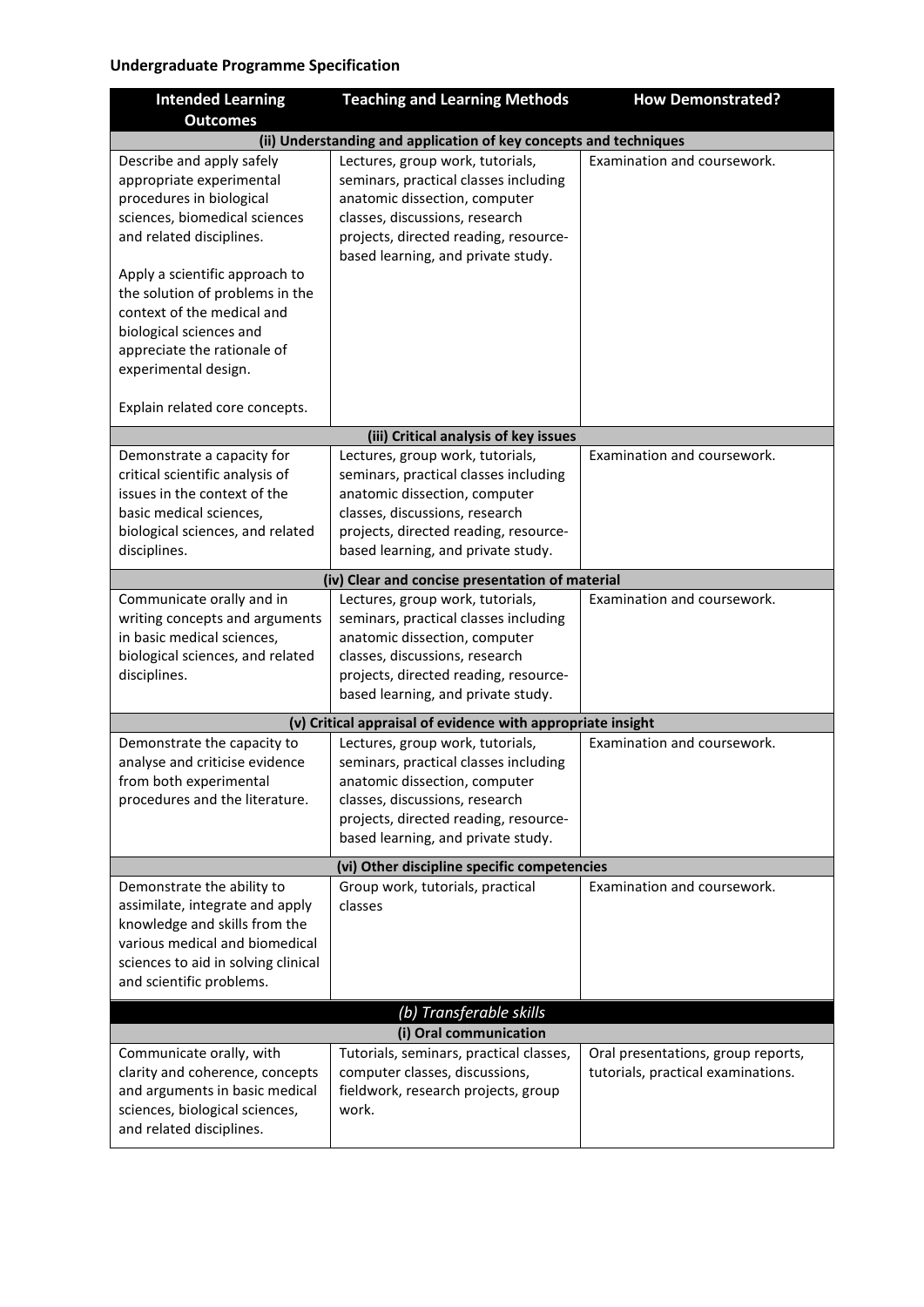| <b>Intended Learning</b>            | <b>Teaching and Learning Methods</b>    | <b>How Demonstrated?</b>                                               |
|-------------------------------------|-----------------------------------------|------------------------------------------------------------------------|
| <b>Outcomes</b>                     |                                         |                                                                        |
|                                     | (ii) Written communication              |                                                                        |
| Communicate in writing, with        | Tutorials, seminars, practical classes, | Examination and coursework.                                            |
| clarity and coherence, concepts     | computer classes, discussions,          |                                                                        |
| and arguments in basic medical      | fieldwork, research projects, group     |                                                                        |
| sciences, biological sciences,      | work.                                   |                                                                        |
| and related disciplines.            |                                         |                                                                        |
|                                     | (iii) Information technology            |                                                                        |
| Demonstrate the effective use       | Lectures, tutorials, seminars,          | Examination and coursework.                                            |
| of IT for accessing databases       | practical classes, computer classes,    |                                                                        |
| and scientific literature;          | discussions, fieldwork, research        |                                                                        |
| manipulating, processing and        | projects, group work, directed          |                                                                        |
| presenting data; presenting         | reading, resource-based learning,       |                                                                        |
| written assignments.                | and private study.                      |                                                                        |
|                                     | (iv) Numeracy                           |                                                                        |
| Understand and manipulate           | Lectures, group work, tutorials,        | Examination and coursework.                                            |
| numerical data, solve problems      | seminars, practical classes including   |                                                                        |
| using a variety of methods and      | anatomic dissection, computer           |                                                                        |
| apply numerical and statistical     | classes, discussions, research          |                                                                        |
| techniques to data analysis.        | projects, directed reading, resource-   |                                                                        |
|                                     | based learning, and private study.      |                                                                        |
|                                     | (v) Team working                        |                                                                        |
| Demonstrate the ability to work     | Tutorials, group work, research         | Group reports (including group                                         |
| as part of a group.                 | projects.                               | research project), use of class data to<br>generate practical reports. |
|                                     | (vi) Problem solving                    |                                                                        |
| Apply a scientific approach to      | Lectures, group work, tutorials,        | Examination and coursework                                             |
| the solution of problems in the     | seminars, practical classes including   |                                                                        |
| context of the medical and          | anatomic dissection, computer           |                                                                        |
| biomedical sciences and             | classes, discussions, research          |                                                                        |
| appreciate the rationale of         | projects, directed reading, resource-   |                                                                        |
| experimental design.                | based learning, and private study.      |                                                                        |
|                                     |                                         |                                                                        |
| Demonstrate the ability to          |                                         |                                                                        |
| assimilate, integrate and apply     |                                         |                                                                        |
| knowledge and skills from the       |                                         |                                                                        |
| various medical and biomedical      |                                         |                                                                        |
| sciences to aid in solving clinical |                                         |                                                                        |
| and scientific problems.            |                                         |                                                                        |
|                                     | (vii) Information handling              |                                                                        |
| Demonstrate the capacity to         | Lectures, group work, tutorials,        | Examination and coursework                                             |
| access a variety of resource        | seminars, practical classes including   |                                                                        |
| materials and to analyse            | anatomic dissection, computer           |                                                                        |
| evidence from both                  | classes, discussions, research          |                                                                        |
| experimental procedures and         | projects, directed reading, resource-   |                                                                        |
| the literature.                     | based learning, and private study.      |                                                                        |
|                                     | (viii) Skills for lifelong learning     |                                                                        |
| Demonstrate the acquisition of      | Lectures, group work, tutorials,        | Examination, coursework, personal                                      |
| the skills and attributes           | seminars, practical classes including   | development planning.                                                  |
| necessary for lifelong learning,    | anatomic dissection, computer           |                                                                        |
| including: intellectual             | classes, discussions, research          |                                                                        |
| independence, effective time        | projects, directed reading, resource-   |                                                                        |
| management, the ability to          | based learning, and private study.      |                                                                        |
| work as part of a team, the use     |                                         |                                                                        |
| of IT and the capacity to access    |                                         |                                                                        |
| and utilise a variety of resource   |                                         |                                                                        |
| materials.                          |                                         |                                                                        |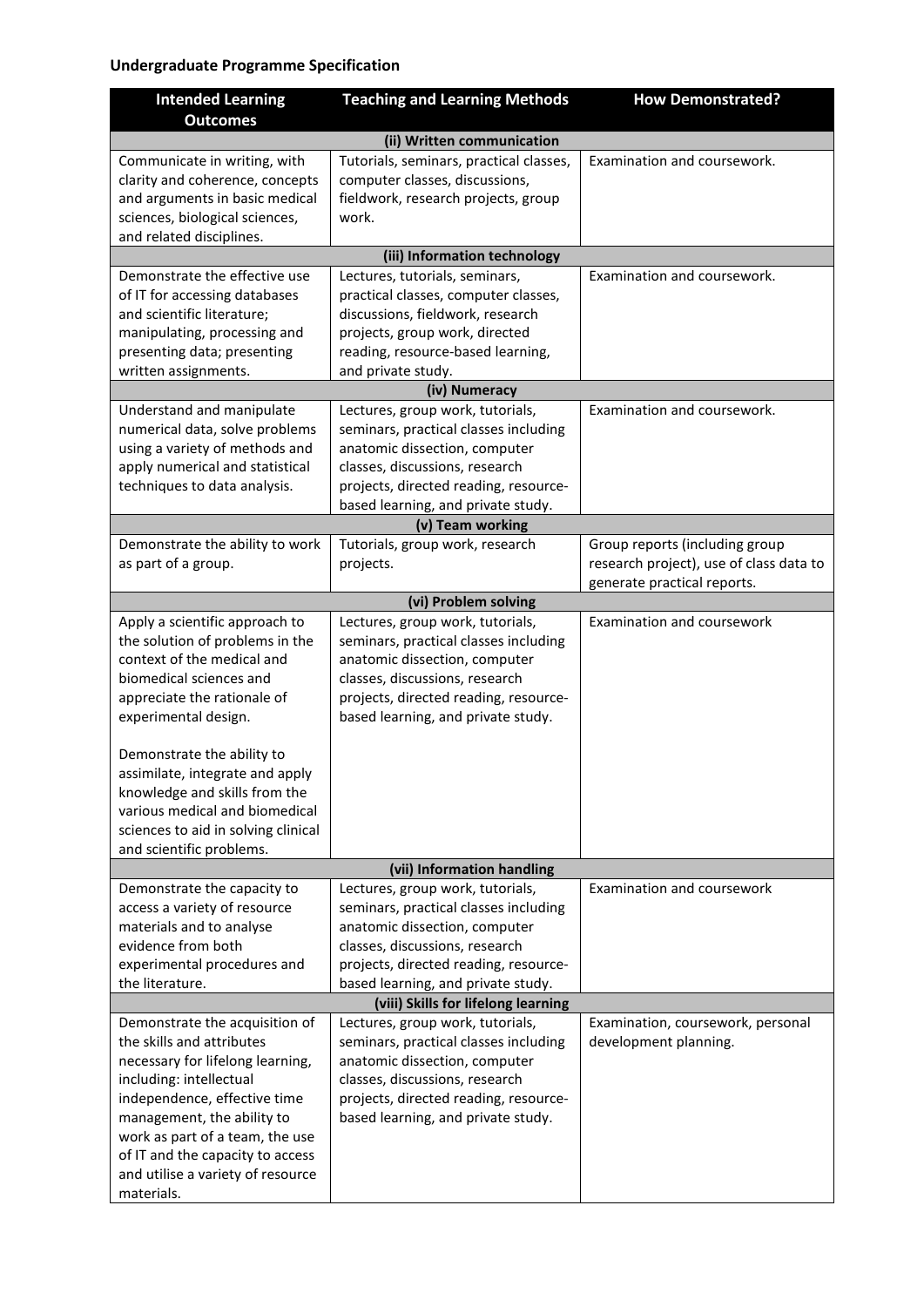#### **10. Progression points:**

This programme follows the standard Scheme of Progression set out in Senate Regulation 5 governing undergraduate programmes.

The following additional progression requirements for this programme have been approved:

• See under section 12, special features, "Transfer opportunity to MBChB Year 2"

In cases where a student has failed to meet a requirement to progress, he or she will be required to withdraw from the course

#### **11. Scheme of Assessment**

This programme follows the standard Scheme of Award and Classification set out in Senate Regulation 5 governing undergraduate programmes.

The following additional award requirements for this programme have been approved:

• See under section 12, special features, "Transfer opportunity to MBChB Year 2"

#### **12. Special features:**

#### Transfer opportunity to MBChB Year 2

The structure of the Programme and its assessment allows for the special feature of giving students the opportunity of transferring from the BSc Clinical Sciences (after successful completion of year 1) onto year 2 of the MBChB (A100) degree programme, on the proviso that year 2 of the MBChB programme has available spaces.

The performance of students in year 1 of the BSc Clinical Sciences wishing to be considered for transfer to year 2 of the MBChB will be benchmarked against the performance of the cohort into which they expect to join. Therefore, in order to be considered for transfer to MBChB year 2, students must achieve a score in the overall assessment of year 1 equal to the score required to warrant award of Merit or Distinction (decile 2 or 1) in the year 1 MBChB of that year.

In addition, students must successfully complete the other components of the entry requirements to the MBChB (A100) course as this is a regulatory requirement of the General Medical Council i.e. the student must present a valid UCAT score and undertake a Multiple Mini Interview as well as satisfactory health and DBS clearances.

#### **13. Indications of programme quality**

• External examiner evaluations

#### **14. External Examiner(s) reports**

• To be included following receipt of first report.